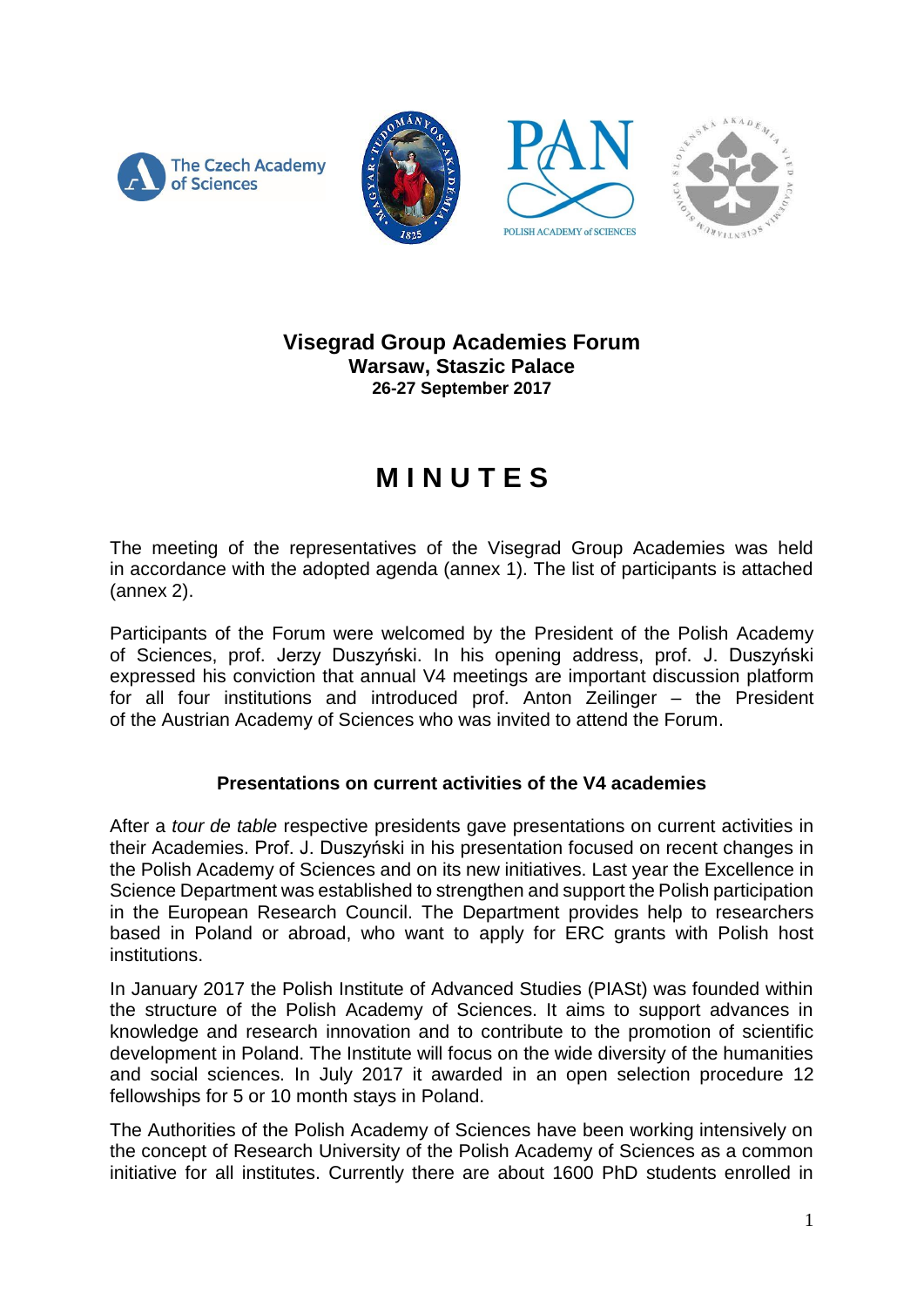courses at PAN research units which are autonomous. The goal is to have 2500 PhD students in the Research University on research led courses with a strong international dimension (International Scientific Council, Selection Committees, Staff and Students).

The next speaker, prof. Pavel Šajgalík - the President of the Slovak Academy of Sciences gave a presentation on the results and conclusions from the evaluation of SAS Institutes by panels of international experts in 2016. The decision to carry out the assessment of SAS institutes was made as a result of vigorous discussions in Slovak science sector. The intention of SAS authorities, who invited to this evaluation famous foreign experts as the Panels members, was to compare the SAS institutes with similar ones in other European countries. The SAS expects to find extra financial means for the best research institutes as a consequence of the final report elaborated by the Panel of Experts and also to encourage the development of advanced research topics. As a result of this evaluation, which was completed in February 2017, 3,5% of SAS institutes were ranked as "A", 52,5% as "B", 35,1% as "C" and 5 % as "D". The recommendations of panel of experts are as follows: the number of institutes should be decreased, they should be internationalised and focus more on external relations, the engagement of young researchers should be much stronger, the SAS should create motivation mechanisms. The SAS Authorities accepted the conclusions of evaluation. As a result they decided to set up an International Advisory Board. The SAS institutes were instructed to elaborate their action plans for the next years. The above plans are intended to facilitate the decisions regarding distribution of funding to the institutes.

Prof. Eva Zažímalová – the President of the Czech Academy of Sciences reported on the recent developments at the CAS. The Academy consists of [54 public research](http://www.avcr.cz/en/about-us/cas-structure/research-institutes/)  [institutions.](http://www.avcr.cz/en/about-us/cas-structure/research-institutes/) It employs over 8,000 employees, more than a half of whom are researchers with university degrees. The supreme self-governing body of the Academy is the Academy Assembly two-thirds of which is composed of representatives of all Academy institutes, the remaining third being representatives of universities, state administration, business circles, and other notable personalities. The executive body of the Academy is the Academy Council headed by the President of the Academy of Sciences. The Council for Sciences is primarily engaged in setting science policy of the Academy. Members of each of these Academy bodies are elected for a four-year period. The present Authorities of the Academy begun their term of office in April 2017.

The Academy Council prepared the Programme Declaration in which the priorities of the Academy were defined. It can be summarised as follows:

- to increase the level of scientific performance of the CAS
- to utilize the whole potential of the CAS
- to increase and professionalize PR and popularization activities
- to further strengthen the role of the CAS in society.

The CAS is financed primarily from the state budget. In addition to basic institutional financing of research objectives of Academy institutes, target-oriented financing is being more widely practised to carry out research projects and grants selected on the basis of public competitions. The CAS was the first institution in the Czech Republic to establish its own Grant Agency which financially supported research projects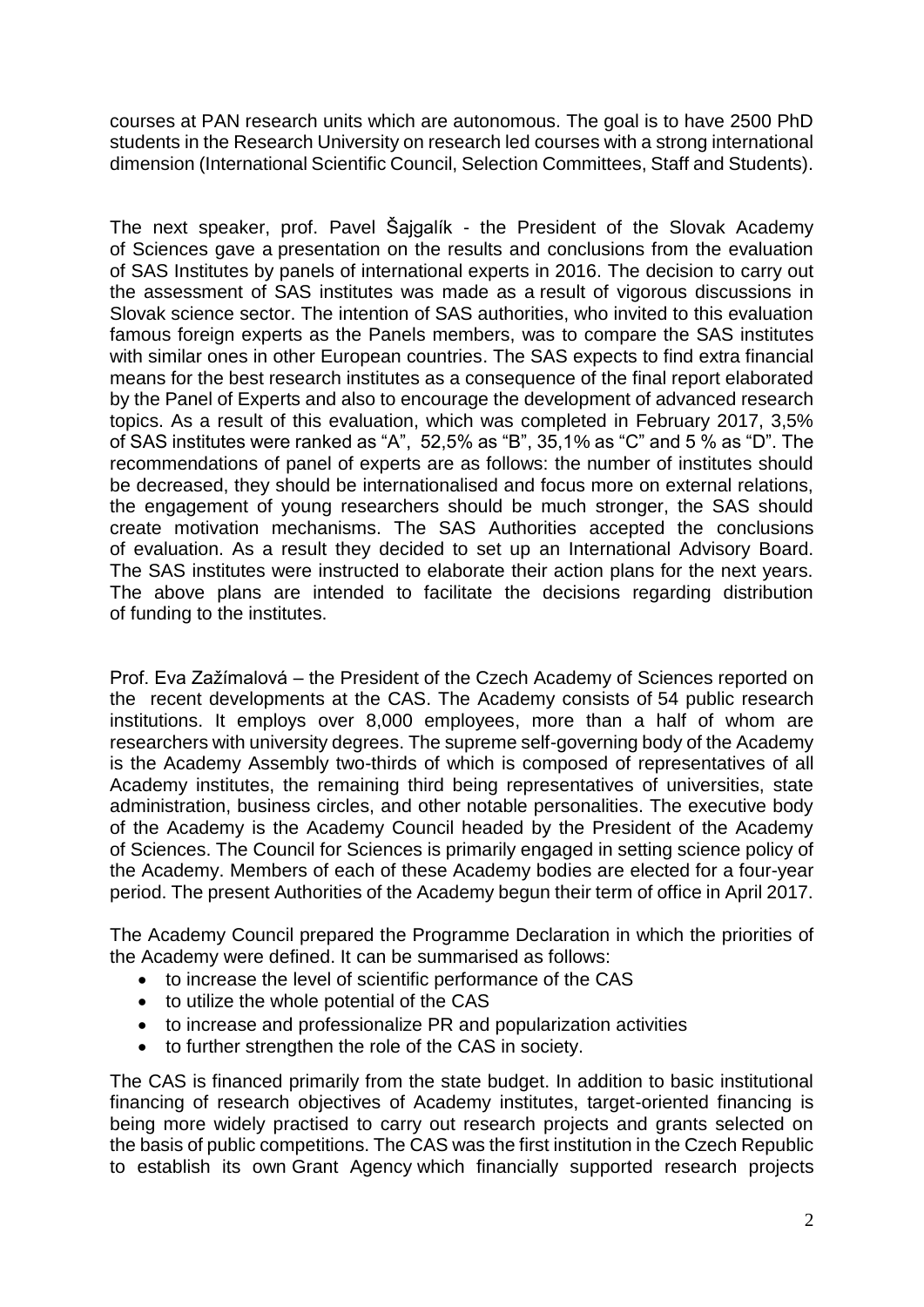selected through a peer-review procedure involving reviewers from abroad. However, based on the decision of the government, in 2015 its operation was terminated. Individual Academy institutes obtain additional financial resources by participating in national as well as international research programmes.

The funding for the Academy from the state budget has been decreasing in recent years. There has been a slight rise in 2016, but still this funding is very low and it constitutes only 34 % of the total Academy's budget. In this situation the Academy Council decided to stabilize the CAS institutes and reduce dependence on targeted funding (in favour of institutional funding from the Academy's own Budget Chapter) and to get more time for conceptual and research work. Therefore, the CAS initiated a series of negotiations that took place between public higher education institutions, the CAS, the Czech Conference of Rectors, and the government representatives responsible for science and education. As a result the Statement on the Stabilization of the System of R&D&I in the Czech Republic was signed. Its main assumption is to increase systematically the institutional support of the Institutes of the CAS and public HEIs in 2019–2023 annually by at least 5 %, so that in the longer time horizon institutional support could reach the level of 70 % of the expenditures of the Institutes of the CAS and public HEIs for R&D, with the effect that the amount of targeted funds in this area will not be adversely affected.

Concluding her presentation prof. E. Zažímalová emphasised that the Academy Council would like to support the predictable and stable system of science and research funding in compliance with the fulfilment of the Statement on the stabilization of the R&D system. It should be based on research evaluation corresponding to international standards, and ensuring the long-term financial stability of the scientificresearch environment in the CAS and the Czech Republic.

In his presentation regarding the new developments in the Hungarian Academy of Sciences, the President of HAS prof. László Lovász mentioned the Content Pedagogy Research Programme of the Hungarian Academy of Sciences. It is a 4-year programme with 19 research groups taking part in it with more than 150 researchers, and more than 200 persons attending school classes. The programme is carried out in Budapest, in the countryside and in neighbouring cities. Under this programme regular conferences are organised in four areas: humanities and social sciences; natural sciences, mathematics and informatics; art education and health & science.

Prof. L. Lovász gave also a brief information on the special HAS programme for young scientists called "Momentum". This programme is aimed, among others, at fighting brain-drain among young talented researchers, providing young talents with an opportunity to create their own research group and responsibility in realizing their own research goals, introducing new research topics to revitalize the thematic renewal of the research network, promoting the culture of excellent science - in the research network of the Academy and throughout the country and increasing the competiveness of research institutes and research groups on the international level. Researchers can be funded under this programme both at research centres of the HAS and at the universities.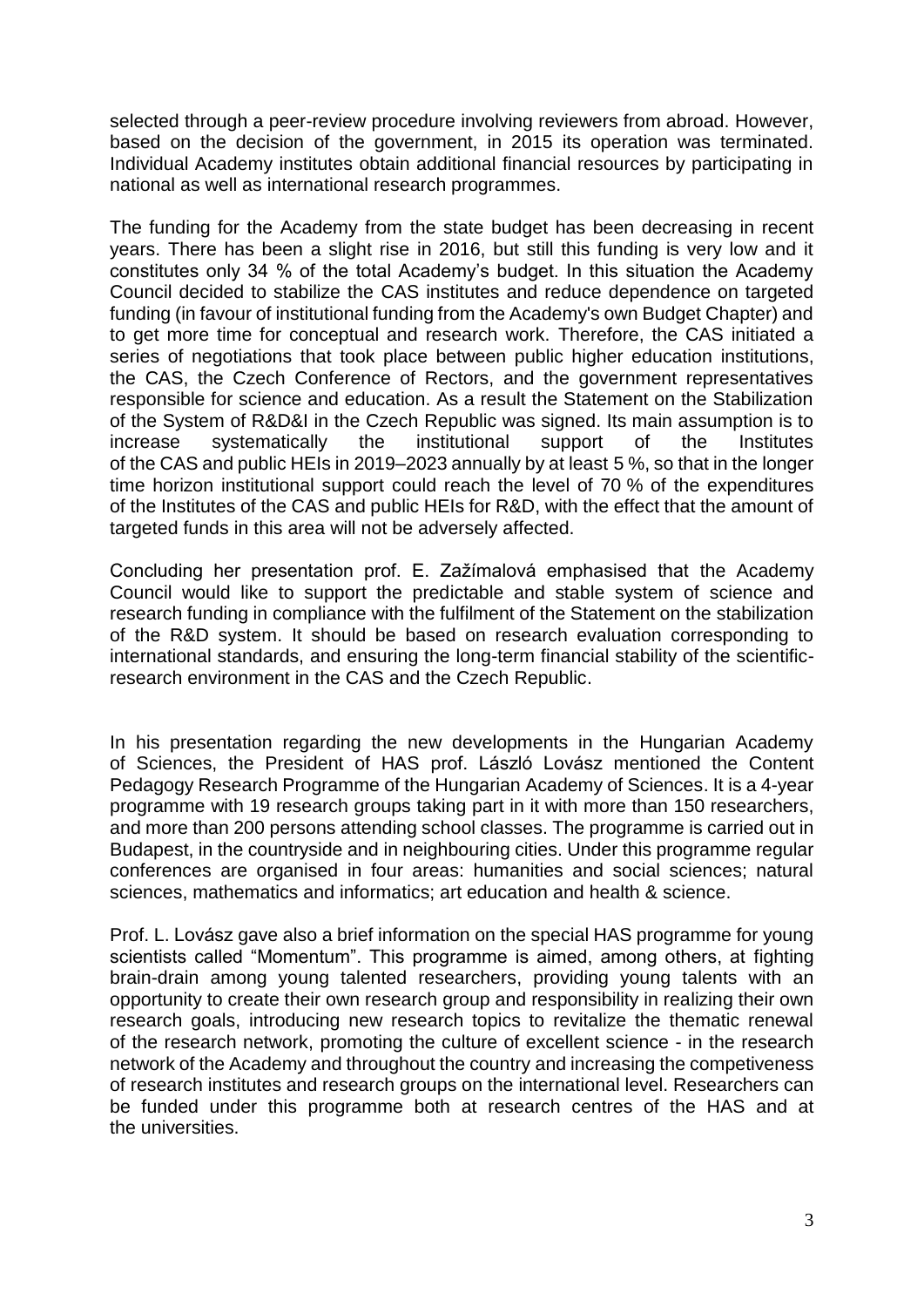Prof. L. Lovász mentioned several new facilities that have been built recently in the HAS, including a new building for the Research Centre for Human Sciences and the Centre for Agricultural Research. Worth mentioning is also the renovation of the building of Alfréd Rényi Institute of Mathematics.

Concluding his presentation prof. L. Lovász raised a problem for a discussion: how a new topic, dealing for instance with artificial intelligence or public health, could be founded, to create a basis for a series of conferences, publications, etc. how the system of research institutes would react to it and how it would be possible to get funding for its implementation.

Last speaker in this session was the President of the Austrian Academy of Sciences (OeAW) Prof. Anton Zeilinger. OeAW is Austria's central non-university research and science institution. It is a learned society with over 770 members and 1,600 employees. The OeAW is also a research centre in which operate 28 research institutes in the field of innovative basic research in the arts and humanities and the social and natural sciences. Every 5 years OeAW research units are evaluated by external experts.

The Academy Council is responsible for monitoring the management of the Academy. It consists of 16 delegates who are elected by the General Assembly and of whom 4 are not members of the Academy. Additionally, within the Academy Council there is an audit committee whose tasks include monitoring the accounts and the efficacy of the internal control system.

The Academy maintains an active dialogue with politics and society. The Academy's recommendations and statements are centred on issues of great social relevance concerning the future, which the OeAW evaluates on a scientific basis and communicates to the public. The OeAW supports the Austrian parliament with their expertise, focusing on questions concerning the societal, economic and political impact of scientific and technological developments. Regular meetings between the representatives of OeAW and members of Austrian parliament are organised every year.

Closing his presentation prof. A. Zeilinger expressed the opinion that the main goal ahead of science sector is to make in 10 years the European science system equal everywhere in Europe which would lead to preventing young gifted people from leaving their countries in their scientific pursuits.

In his comments during the discussion prof. P. Šajgalík stressed that the Slovak Academy of Sciences in not planning to establish its university. He said the SAS is focusing on developing "science advice for policy" activities. For this purpose it established the Institute of Strategic Analysis which cooperates closely with the government trying to solve difficult problems. Thus it also has an additional source of income.

Prof. E. Zažímalová said that as far the concept of establishing CAS public university is concerned the situation is similar to SAS. The discussions on this subject were unsuccessful. As regards the advisory activities, the Czech Academy would like to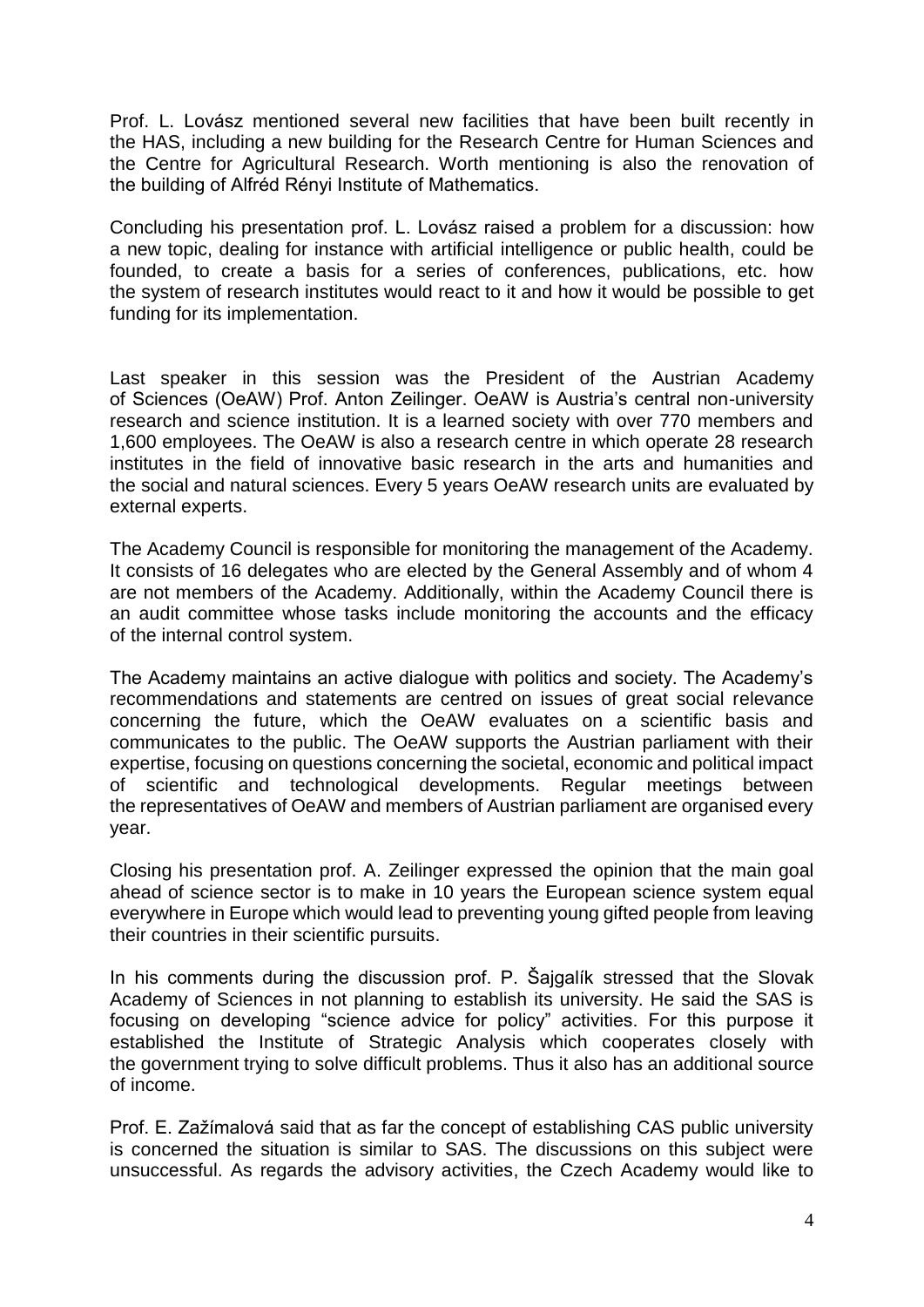adopt a British system where in the parliament there is a special office for science and technology. The consultations between the CAS and Czech Senate on the implementation of the same pattern are underway.

Prof. L. Lovász informed that the HAS authorities have never considered a possibility of establishing its own university. HAS research units cooperate very closely with the universities and they have numerous joint research teams.

Prof. J. Duszyński asked the presidents of the Academies for their help in a controversial problem that PAS has to cope with currently, namely the matter of Białowieża forest. There is a strong conflict in Poland over this issue between ecologists and the Ministry of the Environment. The PAS is going to prepare a position statement on Białowieża forest and to do it the Academy has convened an international conference devoted to this topic which will be held in Warsaw at the end of the year. Prof. P. Šajgalík and Prof. E. Zažímalová offered their help in indicating best specialists who could serve as experts or speakers during this conference.

Last problem tackled at the end of this session was the evaluation of research teams in selected institutes and the matter of financial consequences, conflicts of interest and the interference from outside that are usually connected with such procedures. Prof. Zažímalová presented the experience of CAS in this matter. Such evaluation was carried out in 2015-2016. The directors of the institutes were informed about the results of assessment of their research teams with a request to indicate the preferences of each institute regarding the allocation of funds for its teams and to describe the vision of the institutes as regards its research priorities. Based on the level and content of responses that were sent by the institutes, and on discussion with representatives of each institute, the Academy Council provided for them additional funding from 2,5% (in case of low evaluation) up to 30% (in case of high evaluation).

#### **Discussion on the forms and instruments of cooperation between the universities and academies of sciences in the Central European countries**

Prof. P. Šajgalík repeated that although SAS does not intend to create a university of its own, it is very much interested in developing close collaboration with the universities. First of all the Academy wants to attract students and secondly it would like to make the best use of laboratory bases of the universities and benefit from structural funds which could be earmarked for joint facilities shared with the universities.

Dr Zdeněk Havlas from the Czech Academy of Sciences expressed the opinion that close cooperation with the universities can also be problematic, since the publications that result from such a cooperation are usually attributed to the employees of the universities rather to those from academies.

Prof. J. Duszyński informed that PAS research units run schools for PhD students and if they liaise with the universities they would be too dispersed and would have no significance. Therefore the idea emerged to create a university of the Academy which would be based on an enormous potential of the research PAS scientific units and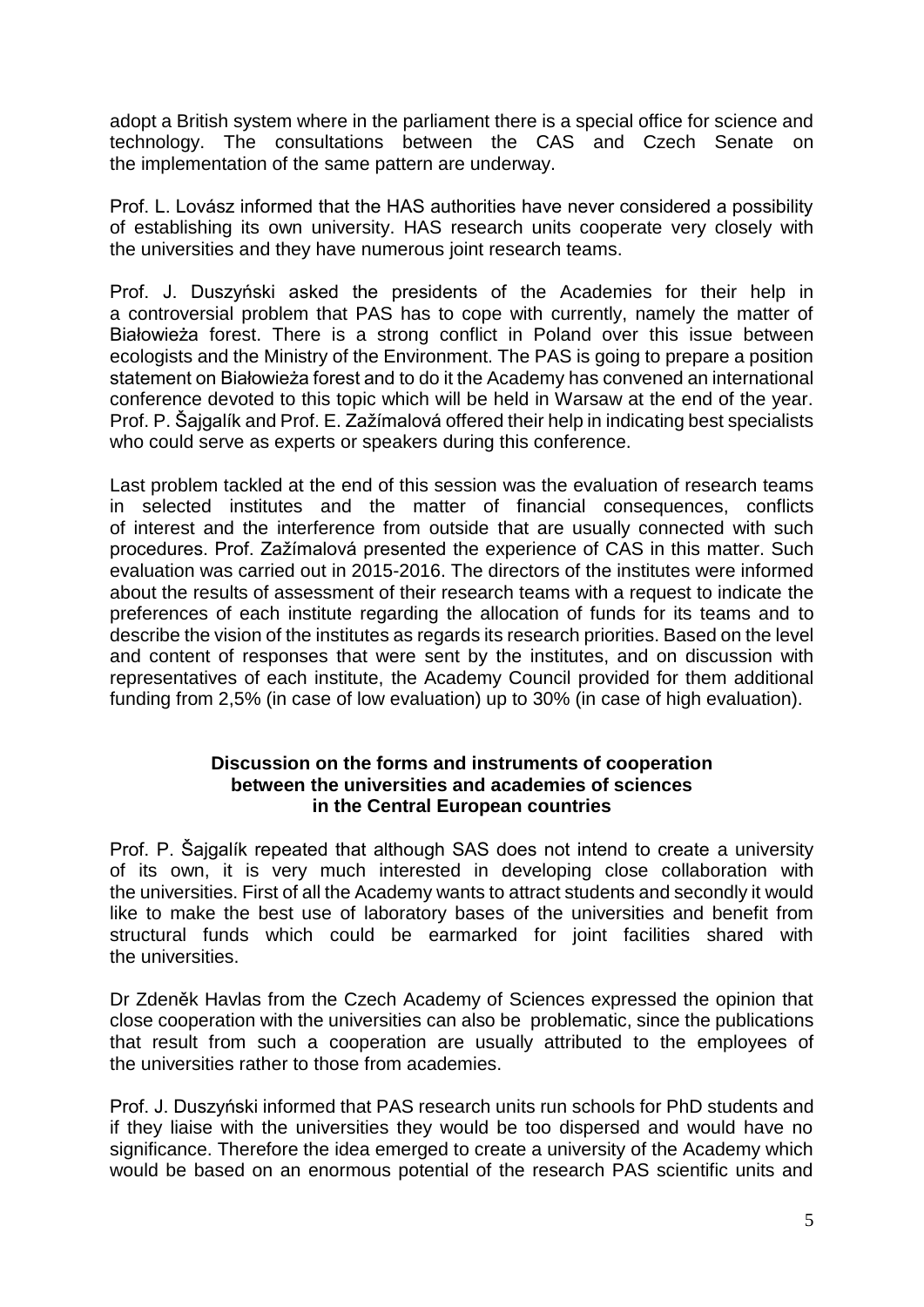would be able to compete with top European universities. Only two Polish universities are noted in international rankings: the University of Warsaw and the Jagiellonian University, but their places in all available rankings are very low.

In his comment prof. L. Lovász referred to the matter of rankings. He said that their goals are usually set by politicians and the bigger a university is the more impact it has. Instead of establishing five, one should aim at founding only one, but bigger. Prof. L. Lovász mentioned also the so called "excellence cooperation centres" which more easily get financial means for research on a specific topic.

In the opinion of prof. J. Duszyński it would be hardly possible for him to move with his research group for a year to a university to conduct his research there, since there would be a great problem with equipment. It is obvious that in such disciplines like mathematics, the "exchanges" (e. g. sabbaticals) with the universities are quite frequent, but in case of experimental biology, medicine or chemistry it is rather difficult.

Prof. Zdeněk Havlas, Vice-President of the CAS gave a presentation on the cooperation of the CAS with higher education institutions in the Czech Republic. The educational activities of the CAS are intensive. It is very important for the CAS to collaborate with universities, since the Academy may not confer scientific degrees. Joint educational activities are supervised from the CAS side by the advisory body of the Academy Council called the Council for Cooperation with HEIs and Graduate Study Programmes of the CAS. Currently 22 framework agreements on cooperation in implementing Doctoral Study Programmes are carried out, and there is also 55 joint research laboratories. The cooperation between CAS and higher education institutions takes place at all levels i.e.: bachelor's programmes: teaching, supervision of bachelor theses; master's programmes: teaching, supervision of diploma theses, membership in committees for state final exams and doctoral programmes: supervision of doctoral theses, co-accreditation of doctoral study programs, etc. The number of the CAS employees as lecturers at higher education institutions last year amounted to 1.790. CAS participates in the higher education process in a quantitative extent corresponding at least to the capacities of a medium-sized university. Unfortunately it was not possible for its authorities to push through the organisation of PhD studies at the Academy in the amendment to the Higher Education Act.

Prof. L. Lovász raised the matter of the multiple employment of lecturers which is a common practice in Hungary. Prof. Zdeněk Havlas informed that there is no law regulating this problem in the Czech Republic. In Slovakia, as dr. D. Galik said, there is a requirement to have only one full-time employment.

### **Discussion on the participation of Central European countries in EU framework programmes**

The introductory presentation on this subject was given by prof. Ladislav Kavan, member of the Academy Council responsible for the CAS participation in ERA. The following points for discussion have been proposed:

- transfer of know-how from experienced coordinators to potential applicants;
- need for more applications or focus on increased quality of proposals;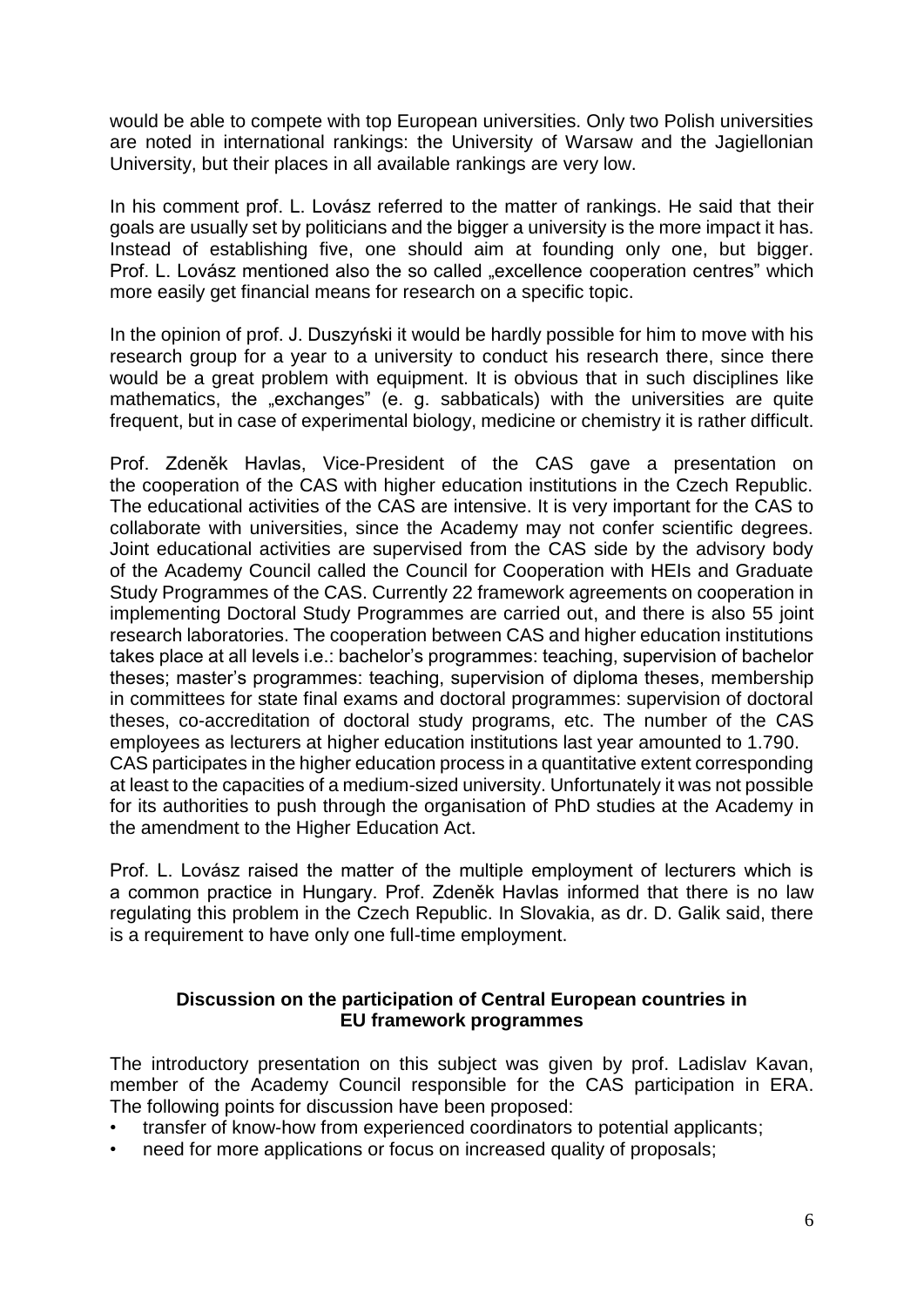- role of national schemes: national ERC support and Visiting Fellowship Programmes;
- the need to strengthen the cooperation with TOP 20 institutions;
- HR Award: better visibility and credibility for research institutions

Prof. J. Duszyński referred to the matter of HR Excellence in Science Awards. The PAS has indeed a wide experience and knowledge how to apply for this award (in Poland 64 institutions obtained it) and it will willingly share it with the remaining V4 Academies.

Prof. L. Kavan said that the Czech Republic has just introduced a system supporting junior scientists applying for ERC grants. The Czech National Science Foundation provides ERC fellowship grants enabling young scientists to visit the researchers who have already received ERC grants to gain experience.

Prof. E. Zažímalová stressed that the success rate of new EU countries in obtaining ERC grants is so low because the applicants have difficulties in formulating their proposals properly (using specific language), whereas in "old" EU states they have a wide experience how to do it. More and more often the scientists applying for ERC grants ask specialised companies to elaborate their proposals for them and such practices should be eliminated.

Another issue discussed was the need to take part in creating European policy regarding FP9. The Czech Academy of Sciences summarised its comments relating to FP9 in a the official position statement which was distributed to various organisations. Prof. E. Zažímalová proposed that V4 Academies should consider the possibility to issue a kind of a joint statement in which their negative opinions regarding FP9 would be enlisted. It was agreed that the Polish Academy of Sciences would coordinate this process. It will also gather all position statements on FP9 issued by the Academies or at the national level and will distribute them further.

#### **Visit to the Copernicus Science Centre**

On 27 September 2017 in the morning the participants of the Forum attended a guided tour of the Copernicus Science Centre.

#### **Visegrad Group Academies Young Researcher Award 2017 BIOMEDICINE**

Four national laureates of the annual competition organised by the V4 Academies briefly presented their work, scientific interests and future plans.

Dr Jiří Schimer, Czech Academy of Sciences *Photolabile inhibitors of HIV protease as a tool for studying viral maturation*

Dr Éva Borbély, Hungarian Academy of Sciences *Discovery of novel common mechanisms in pain and stress*